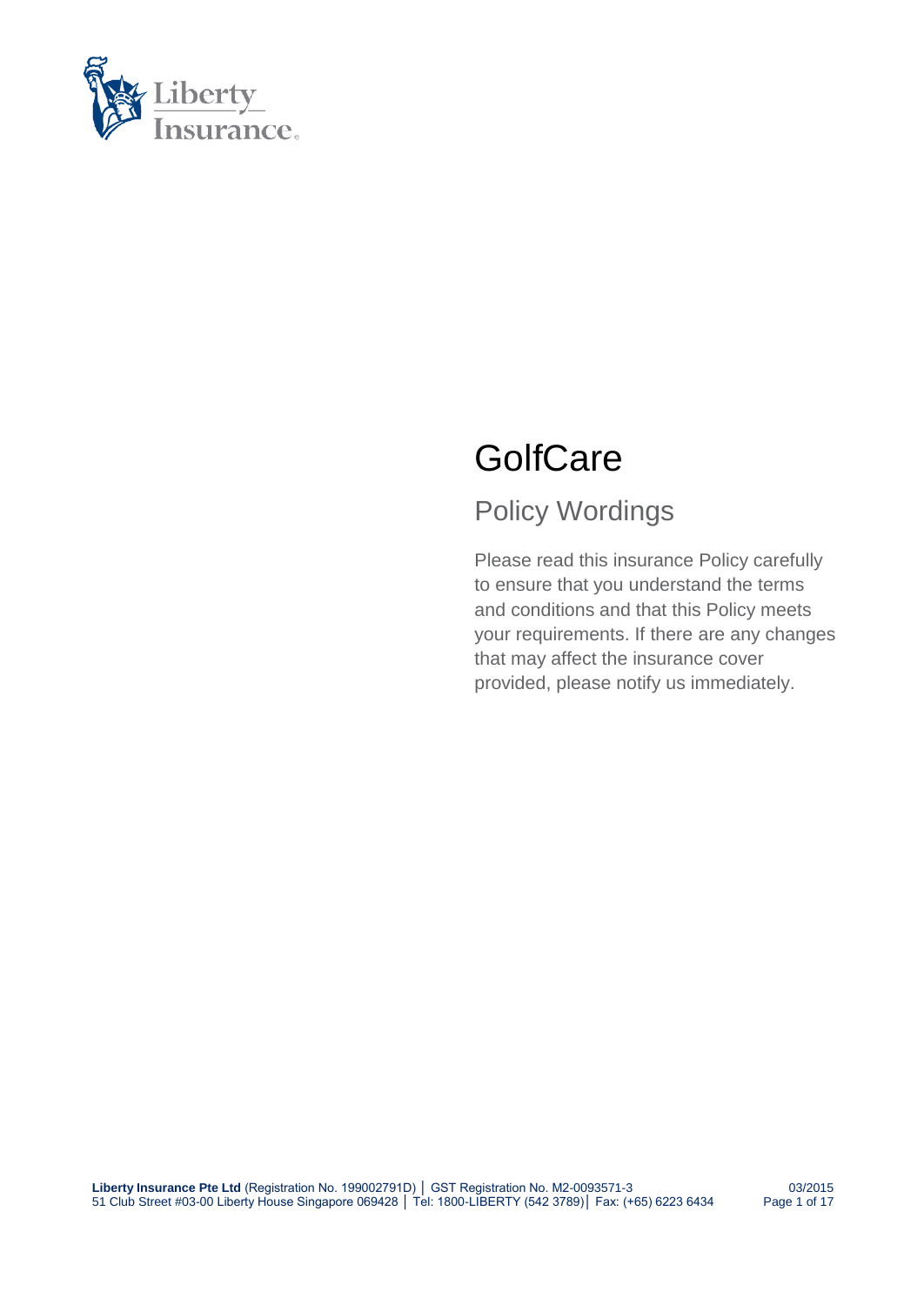# <span id="page-1-0"></span>Contents

|                  | 3  | Introduction                                           |
|------------------|----|--------------------------------------------------------|
|                  | 4  | <b>General Definitions</b>                             |
| <b>Section 1</b> | 6  | Personal Liability                                     |
| <b>Section 2</b> | 7  | <b>Personal Accident</b>                               |
| <b>Section 3</b> | 8  | <b>Medical Expenses</b>                                |
| <b>Section 4</b> | 8  | Loss of Golfing Equipment and Personal Effects         |
| <b>Section 5</b> | 8  | <b>Breakage of Golf Clubs</b>                          |
| <b>Section 6</b> | 9  | Hole-In-One                                            |
| <b>Section 7</b> | 9  | <b>Emergency Medical Evacuation &amp; Repatriation</b> |
| <b>Section 8</b> | 10 | <b>Repatriation of Mortal Remains</b>                  |
|                  | 10 | <b>General Exclusions</b>                              |
|                  |    |                                                        |

[14](#page-13-0) [General Conditions](#page-13-0)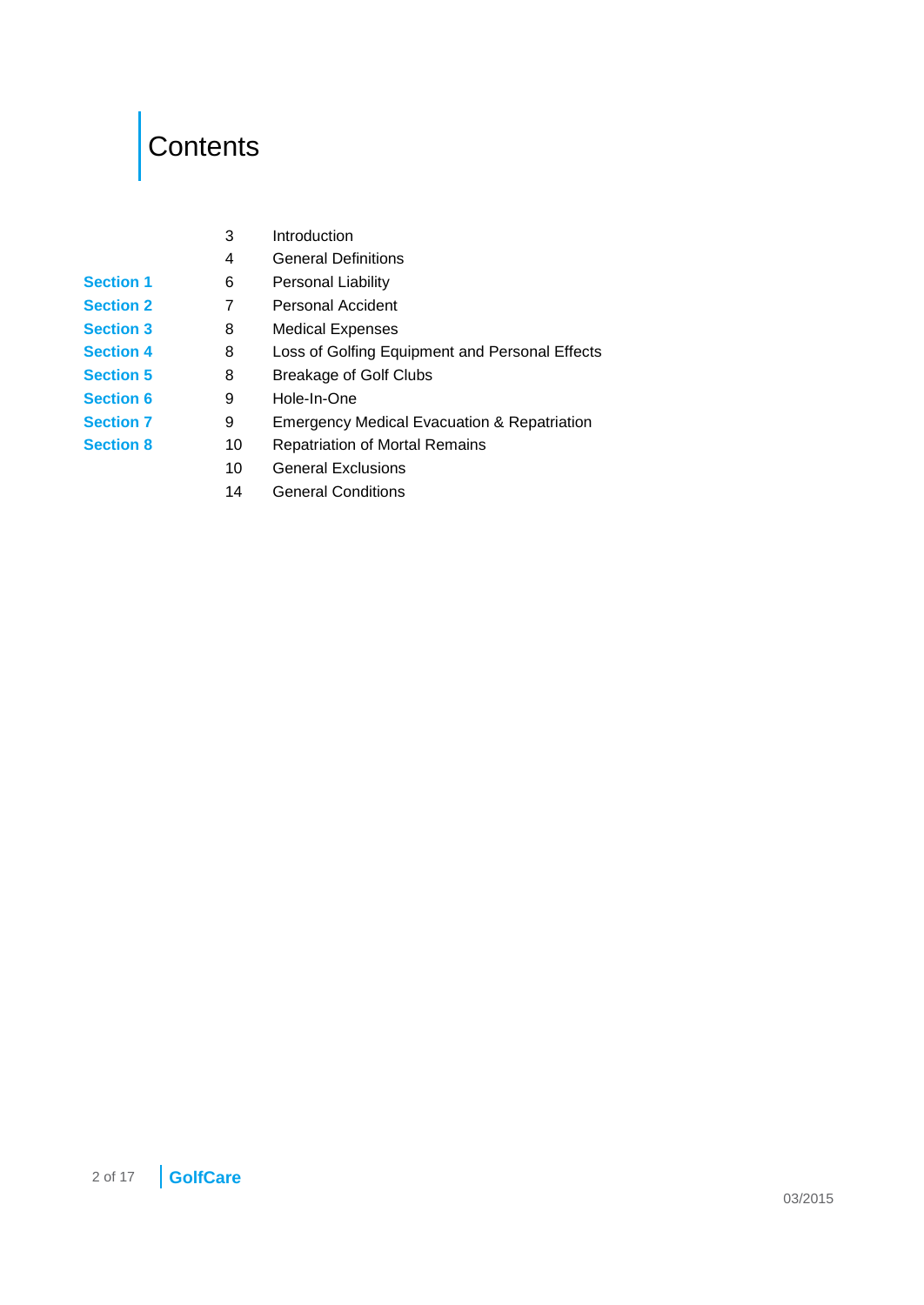### <span id="page-2-0"></span>[Introduction](#page-1-0)

To ensure maximum protection and benefits from the Policy, please read the Policy carefully and return it to us immediately if it is not in accordance with your requirements. The base currency for this insurance is Singapore Dollars S\$.

The Proposal made by the Insured shall be the basis of the Contract. This Policy, the Policy Schedule, any Endorsements and Memoranda shall be read as one contract and any words or expressions to which a specific meaning has been attached in any of them shall have the same meaning wherever they appear.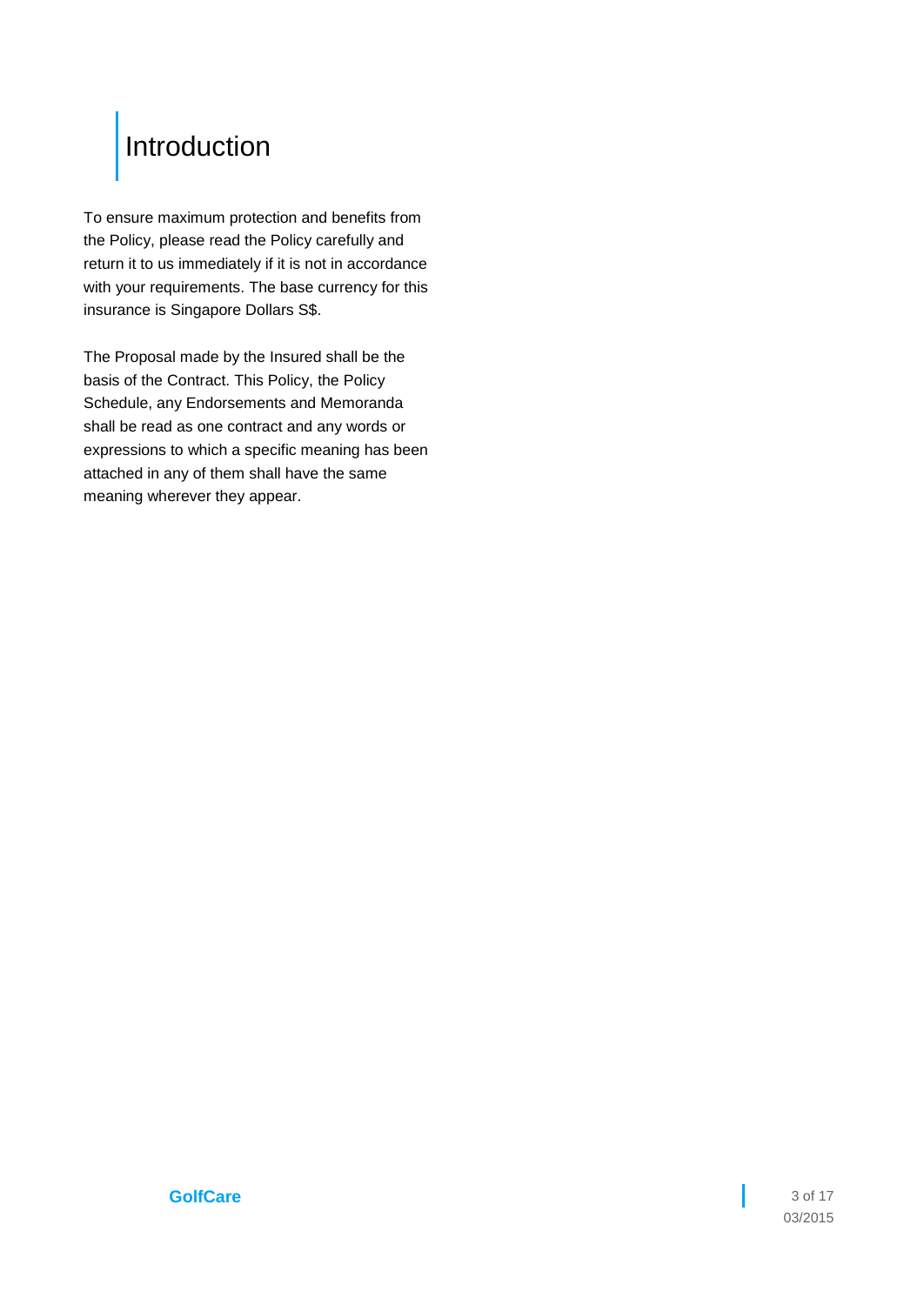# <span id="page-3-0"></span>General [Definitions](#page-1-0)

| The following definitions apply to the Policy: |  |  |
|------------------------------------------------|--|--|
|------------------------------------------------|--|--|

|                | <b>TERM</b>                       | <b>MEANING</b>                                                   |  |
|----------------|-----------------------------------|------------------------------------------------------------------|--|
| 1.             | The Insured/You/Your              | The person(s) named as the Insured in the Policy Schedule.       |  |
| 2.             | Liberty/We/Our/Us/Company         | Liberty Insurance Pte Ltd                                        |  |
| 3.             | <b>Period of Insurance</b>        | As stated in the Policy Schedule and each subsequent period      |  |
|                |                                   | for which the Policy is renewed. In respect of travel or stay    |  |
|                |                                   | overseas, the maximum period of coverage during such travel      |  |
|                |                                   | or stay is limited to 60 days from the date of departure from    |  |
|                |                                   | Singapore at any one time.                                       |  |
| 4.             | <b>Policy Schedule/Schedule</b>   | The typed sheet attached to this Policy providing details of the |  |
|                |                                   | subject matter being insured.                                    |  |
| 5.             | <b>Excess</b>                     | The portion of claim for which the Insured are liable.           |  |
| 6.             | <b>Golf Course/Golf Club/Golf</b> | Shall mean an establishment which is legally licensed as a Golf  |  |
|                | <b>Driving Range</b>              | Course, Golf Club or Golf Driving Range in the country in which  |  |
|                |                                   | it is located.                                                   |  |
| 7.             | <b>Injury</b>                     | Shall mean bodily injury caused by accidental means and          |  |
|                |                                   | within 6 months from the date of the accident solely and         |  |
|                |                                   | independently of any other causes result in the Insured's death  |  |
|                |                                   | or disablement.                                                  |  |
| 8 <sub>1</sub> | <b>Permanent Total</b>            | Shall mean disablement (other than loss of or loss of use of     |  |
|                | <b>Disablement</b>                | limbs or loss of sight, speech or hearing) which entirely        |  |
|                |                                   | prevents the Insured from attending to any occupation or         |  |
|                |                                   | profession and having lasted a continuous period of 24 months    |  |
|                |                                   | and beyond reasonable hope of improvement.                       |  |
| 9.             | <b>Total Loss of Sight</b>        | Shall mean medically certified total and permanent               |  |
|                |                                   | irrecoverable loss of the sense of sight resulting from          |  |
|                |                                   | accidental bodily injury.                                        |  |
| 10.            | Loss of Hearing and Loss of       | Shall mean medically certified total and permanent               |  |
|                | <b>Speech</b>                     | irrecoverable loss of hearing and speech resulting from          |  |
|                |                                   | accidental bodily injury.                                        |  |
| 11.            | <b>Medical Expenses</b>           | Shall refer to medically necessary expenses incurred by the      |  |
|                |                                   | Insured for medical services ordered, prescribed or performed    |  |
|                |                                   | by a Physician who is licensed as a medical practitioner. This   |  |
|                |                                   | shall include reasonable and customary charges in the area       |  |
|                |                                   | where treatment is provided for hospital accommodation and       |  |
|                |                                   | services including intensive care unit accommodation where       |  |
|                |                                   | this is medically required.                                      |  |
| 12.            | Physician                         | Refers to a legally licensed medical practitioner recognized by  |  |
|                |                                   | the law of the country where treatment is provided, qualified by |  |
|                |                                   | degree in Western medicine and who, in rendering such            |  |
|                |                                   | treatment, is practicing within the scope of his licensing and   |  |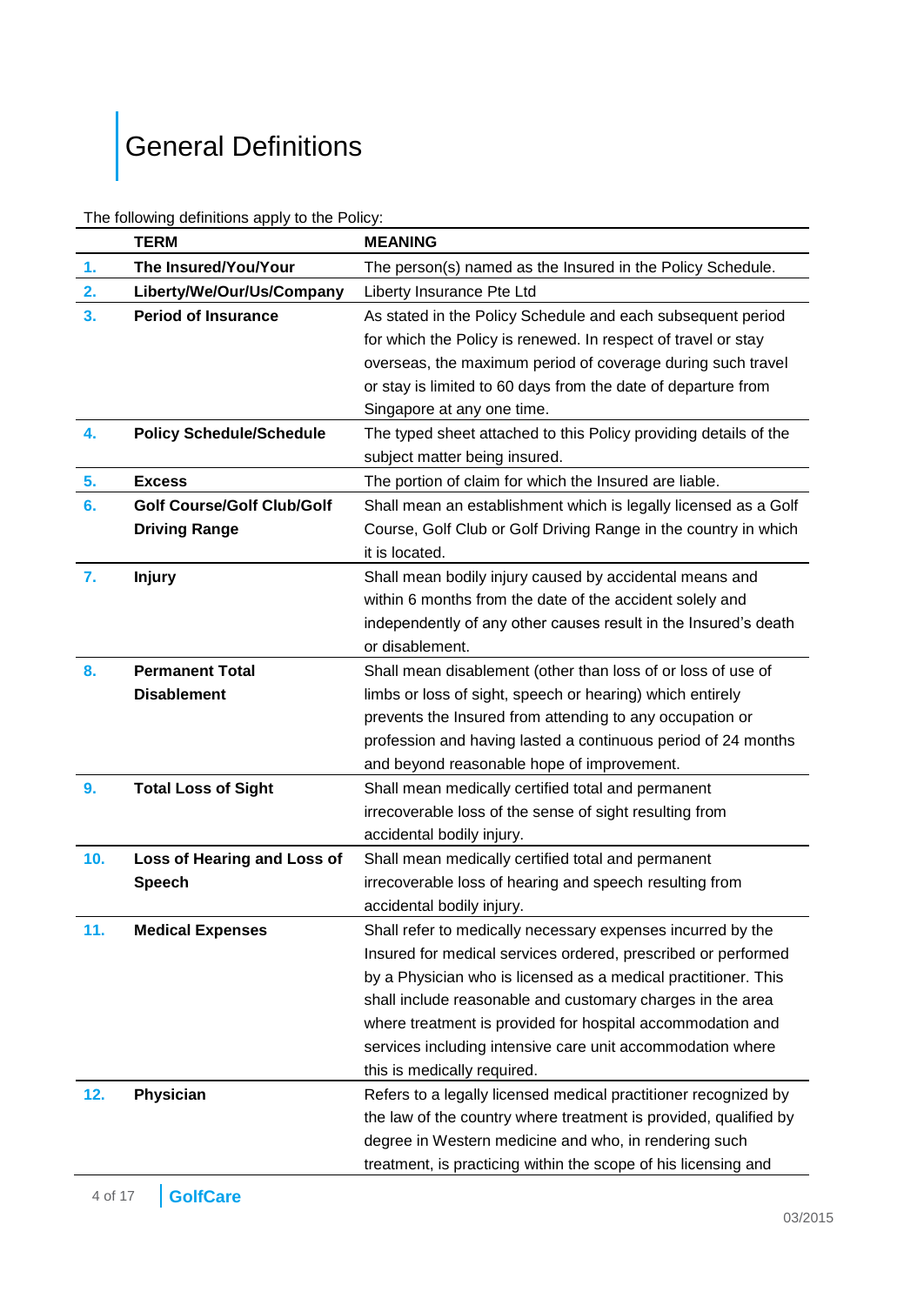|     | TERM     | <b>MEANING</b>                                                     |
|-----|----------|--------------------------------------------------------------------|
|     |          | training but excluding a medical practitioner who is the           |
|     |          | Insured himself or the relative of the Insured.                    |
| 13. | Hospital | Any institution which is legally licensed as a medical or surgical |
|     |          | hospital in the country in which it is located and whose main      |
|     |          | activities are not those of a spa, hydroclinic, sanatorium,        |
|     |          | nursing home or home for the aged. It must be under the            |
|     |          | constant supervision of a Physician.                               |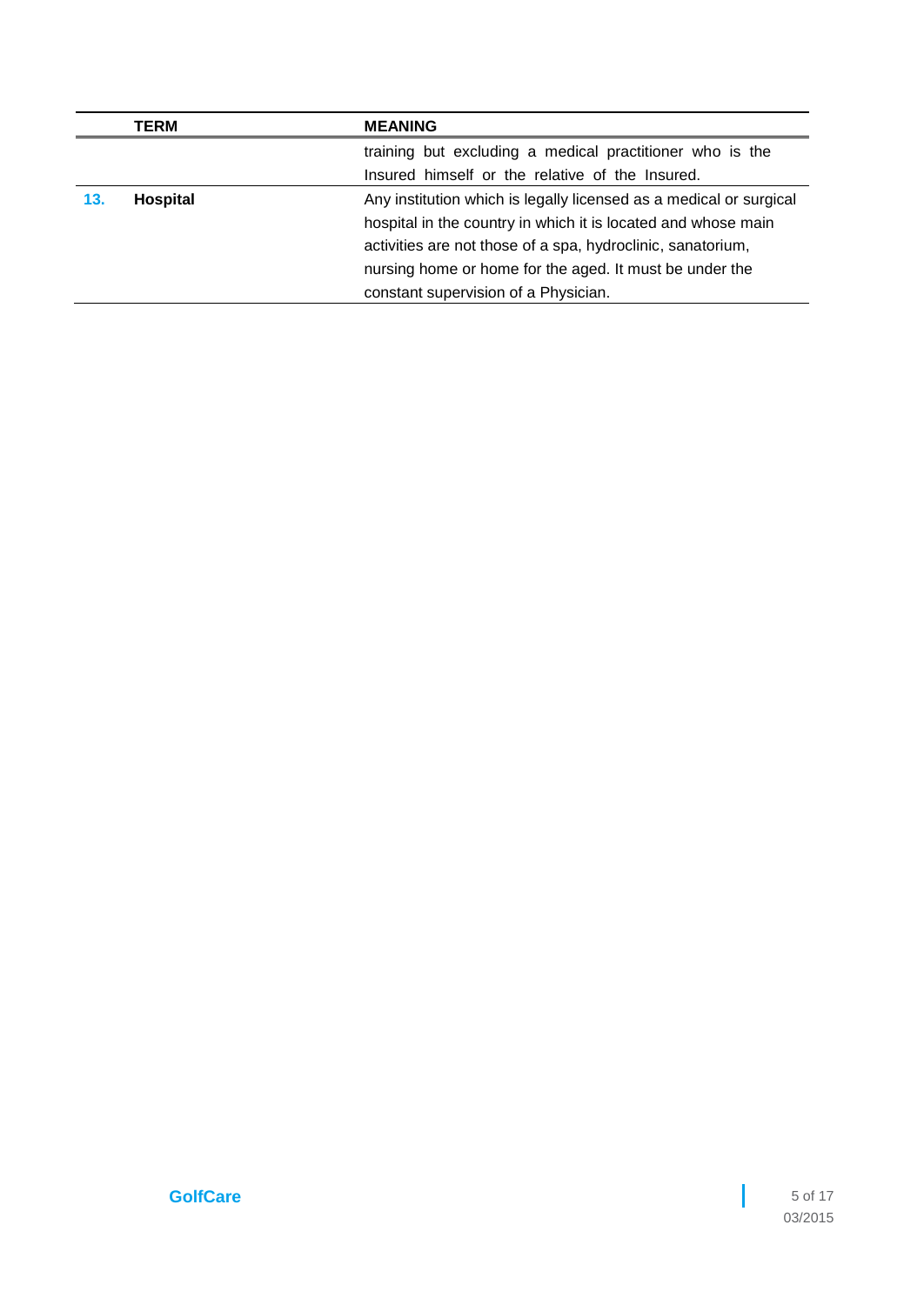### <span id="page-5-0"></span>[Personal Liability](#page-1-0) | [1](#page-1-0)

### **Cover**

We will indemnify you against all sums for which may be legally liable including legal costs and expenses in respect of:

- **1.** Accidental bodily injury to or illness of any person (whether fatal or not)
- **2.** Accidental loss of or damage to property occurring during the period of insurance as a consequence of playing or practicing golf in any recognized Golf Course or Golf Driving Range within the Territorial Limits as stated in the Policy Schedule

We will also pay you in respect of any claims to which the indemnity under this Section applies:

- **1.** All costs and expenses recoverable from you by any claimant
- **2.** All costs and expenses incurred with our written consent

### **Limit of Indemnity**

Our liability for all compensation payable to any claimant or any number of claimants in respect of or arising out of any one occurrence or all occurrences of a series consequent upon or attributable to one source or original cause shall not exceed the sum specified in the Policy Schedule.

In respect of injury illness or loss and damage payable during one Period of Insurance our liability shall be unlimited.

### **EXTENSION to Section 1**

The Company will indemnify the Insured up to the limit stated in the Policy Schedule for all sums which he shall become legally liable to pay for loss or damage to golf buggies or similar vehicles, including those operated by or in the possession of the Insured. An excess of S\$100 will apply to each and every claim arising out of this extension.

### **EXCEPTIONS to Section 1**

We will not be liable in respect of:

- **1.** bodily injury to any person being your family members or at the time of sustaining such injury engaged in and under your service
- **2.** damage to property belonging to or in the charge of or under the control of the Insured or Family members or of a person in the service of the Insured
- **3.** bodily injury or damage arising out of or incidental to:
	- **a)** your profession or business
	- **b)** the use of lifts, elevators, vehicles, watercraft, aircraft or aerial devices
- **4.** any liability which attaches by virtue of an agreement but which would not have attached in the absence of such agreement
- **5.** any liability resulting directly or indirectly from the transmission of any communicable disease by you, your family members, your domestic maid or your pets
- **6.** any liability arising from ownership of any other Building or land other than the home occupied by you solely as a private residence
- **7.** any liability arising from the occupation or use of any premises other than as a private residence unless specially agreed and specified in the Policy Schedule
- **8.** any fines penalties punitive or exemplary damages
- **9.** injury illness loss or damage caused by or in connection with or arising from defective sanitary, installation, pollution or contamination due to the discharge, dispersal,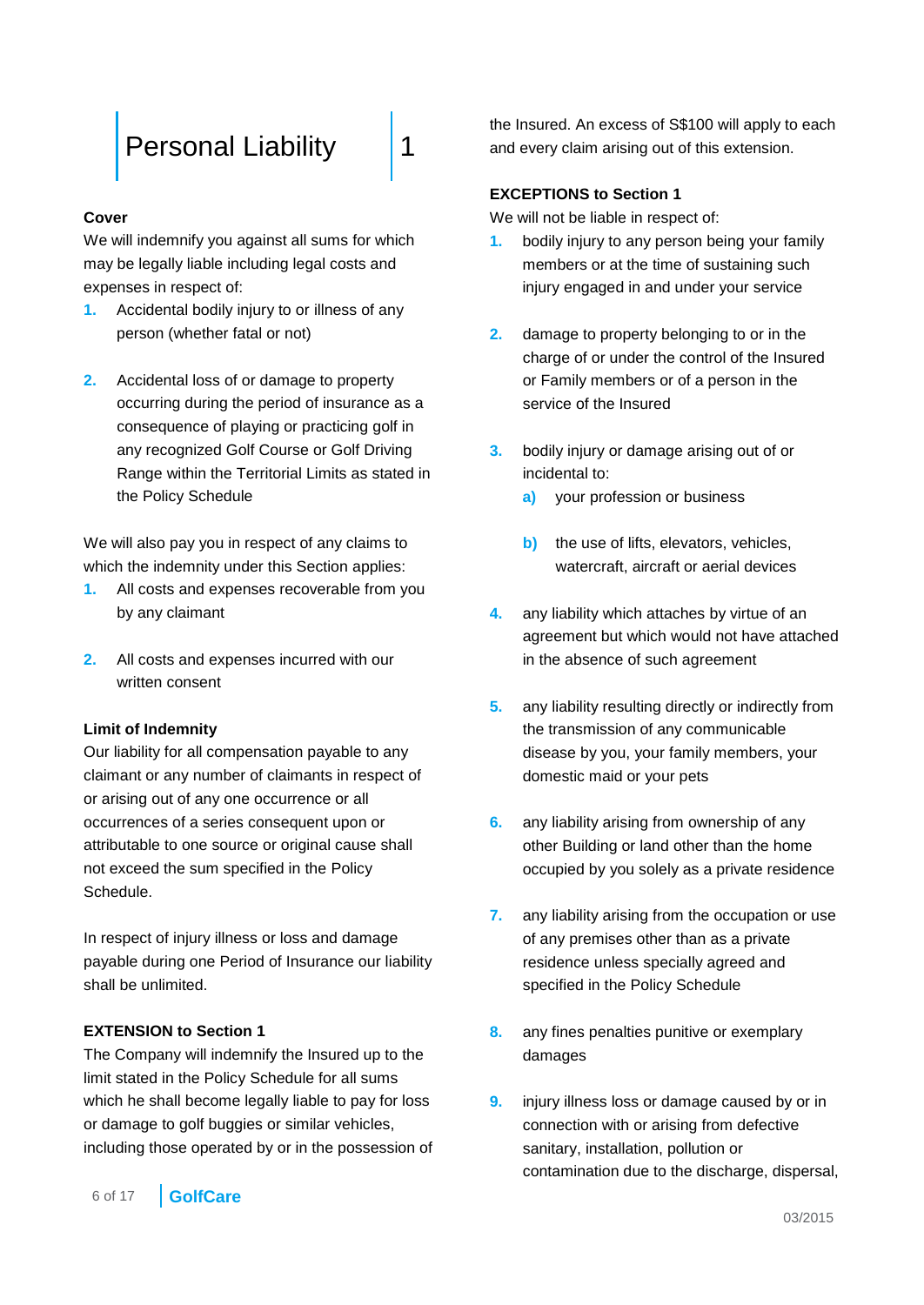release or escape of smoke, vapour, soot, fumes, chemicals, liquids or gases, waste material unless such discharge, dispersal, release or escape is sudden and accidental

### **CONDITIONS to Section 1**

### **Jurisdiction Limit**

Notwithstanding anything contained herein to the contrary it is agreed that the indemnity provided by this Section shall not apply in respect of judgments which are not in the first instance delivered by or obtained from a Court of competent jurisdiction within the Republic of Singapore, Malaysia and Brunei.

### **Territorial Limits**

This will be as per Territorial Limits stated in the Schedule. In respect of travel or stay overseas the maximum period of coverage during such travel or stay shall be limited to 60 days from the date of departure from Singapore at any one time.

<span id="page-6-0"></span>

### **Cover**

If you, should sustain accidental bodily Injury whilst playing or practicing golf in any recognized Golf Course or Golf Driving Range and such Injury shall within 12 months from the date of the accident solely and independently of any other cause result in your death or disablement, we will compensate as follows:

| <b>Schedule of Compensation</b> |                                    | Percent of<br>Sum<br><b>Insured</b> |
|---------------------------------|------------------------------------|-------------------------------------|
| 1.                              | Death                              | 100%                                |
| 2.                              | Death due to lightning strike      | 200%                                |
|                                 | at Golf Course                     |                                     |
| З.                              | <b>Permanent Total Disablement</b> | 100%                                |
|                                 | <b>Permanent Disablement</b>       |                                     |
|                                 | resulting in:                      |                                     |

| <b>Schedule of Compensation</b> | Percent of<br>Sum |  |
|---------------------------------|-------------------|--|
|                                 | <b>Insured</b>    |  |
| Loss of one or more limbs       | 100%              |  |
| Total paralysis                 | 100%              |  |
| Total loss of sight of one eye  | 100%              |  |
| or both eyes                    |                   |  |
| Total loss of speech and        | 100%              |  |
| hearing                         |                   |  |
| Loss of hearing in both ears    | 75%               |  |
| Loss of hearing in one ear      | 15%               |  |
| Loss of speech                  | 50%               |  |

Permanent total loss of use of limb shall be treated as loss of limb. Where the Injury is not specified above, the Company will adopt a percentage of disablement which in its opinion is not inconsistent with the above provisions.

The Company shall not be liable to pay in respect of all the above mentioned items together more than 100% of the sum insured in respect of the same accident or in any one Period of Insurance, except for a claim under item (2) above.

### **EXTENSION to Section 2**

In the event that you sustain accidental bodily Injury whilst playing or practicing golf in any recognized Golf Course or Golf Driving Range resulting in you being unable to play or practice golf, we will reimburse your club subscription fees for up to 2 months from the date of the accident or up to S\$1,500 whichever is the lesser.

### **EXCEPTIONS to Section 2**

This Policy does not cover:

**1.** Accidental bodily Injury arising from intentional self- injury, intoxication under the influence of alcohol or drugs other than drugs taken in accordance with treatment prescribed and directed by a qualified registered medical practitioner but not for the treatment of drug addiction, suicide, venereal disease, AIDS or any physical defect or infirmity, childbirth or pregnancy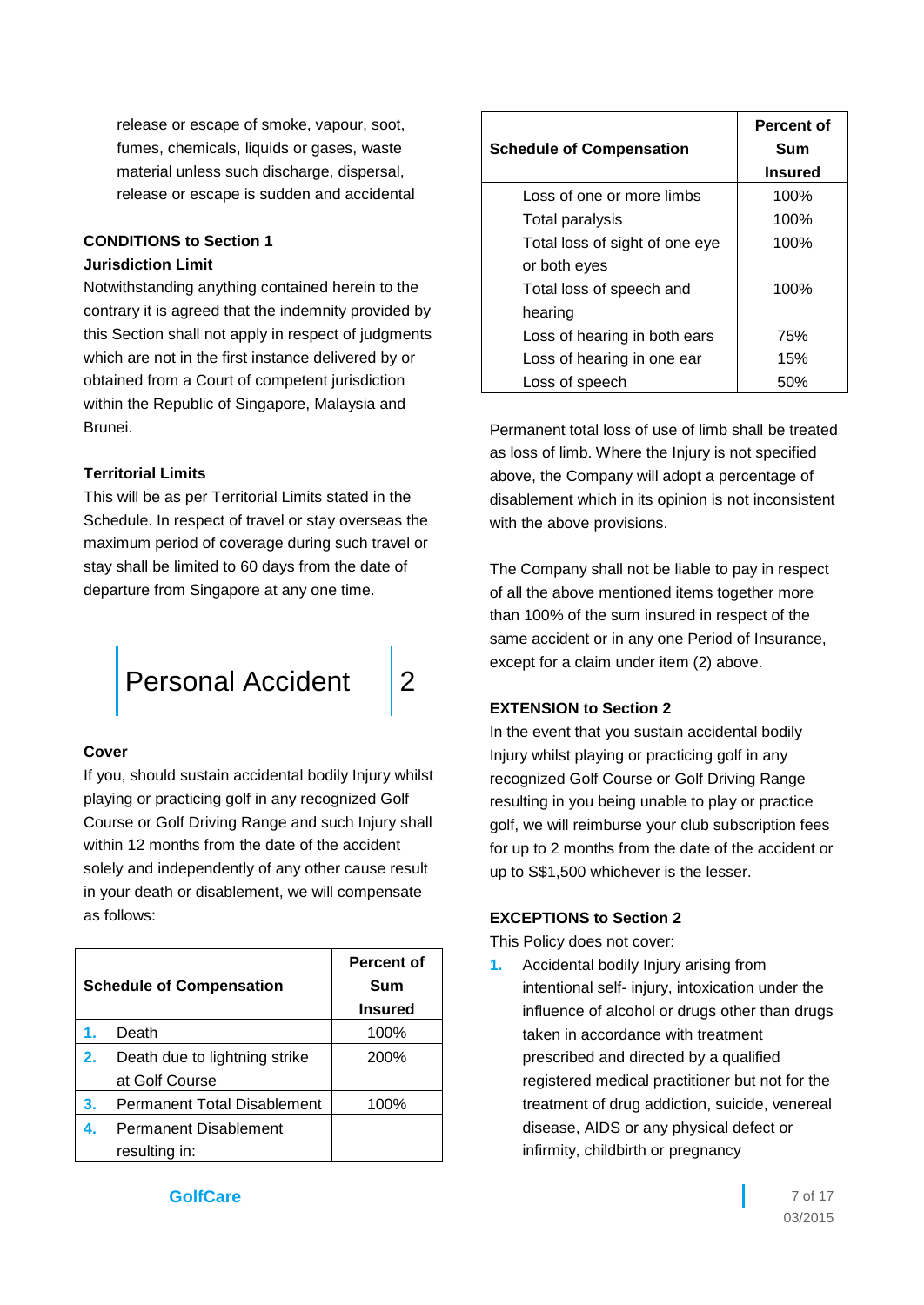Insured persons over the age of seventy-five at the inception date of the Policy.

<span id="page-7-0"></span>

### **Cover**

In the event that during the Period of Insurance the Insured sustains accidental bodily Injury whilst playing or practicing golf in any recognized Golf Course or Golf Driving Range and necessarily incurs Medical Expenses as defined above, the Company shall reimburse the Insured for such Medical Expenses up to the limit stated in the Policy Schedule for any one accident. Any benefits payable under this Section shall be reduced by the amount recoverable from any other sources.

### **EXTENSION to Section 3**

The Company will indemnify the Insured up to S\$100 for any one accident for treatment by a legally licensed Chinese Physician recognized by the law of the country where treatment is provided but excluding a Chinese Physician who is the Insured himself or the relative of the Insured.

> <span id="page-7-1"></span>[Loss of Golfing](#page-1-0)  [Equipment and](#page-1-0)  [Personal Effects](#page-1-0)

[4](#page-1-0)

### **Cover**

The Company will pay up to the limit stated in the Policy Schedule for loss or damage to golfing equipment and personal belongings (excluding watches, jewelries, cameras, electronic equipment, money, securities or stamps) caused by fire, burglary, housebreaking or theft whilst in any recognized Golf Club premises, subject to the following conditions:

- **1.** No one article or pair/set of articles shall exceed S\$200 in value
- **2.** In respect of a pair or set of articles, the Company shall only be liable for the value of that part of the pair or set which is lost or damaged
- **3.** The Company may make payment or at its option reinstate or repair the articles, subject to an allowance for wear and tear and depreciation
- **4.** The Insured must take reasonable steps to safeguard their golfing equipment and personal belongings
- **5.** The Insured shall bear the first S\$50 of each and every loss
- **6.** "Golfing Equipment" shall include golf clubs and golf bags

<span id="page-7-2"></span>

### **Cover**

The Company will pay up to the limit stated in the Policy Schedule for accidental breakage of golf clubs occurring during the course of actual play or practice at any recognized Golf Course or Golf Driving Range subject to the following terms and conditions:

- **1.** The Company may make payment or at its option reinstate, repair or replace such broken clubs subject to an allowance for wear and tear and depreciation
- **2.** The Insured shall bear the first S\$50 of each and every loss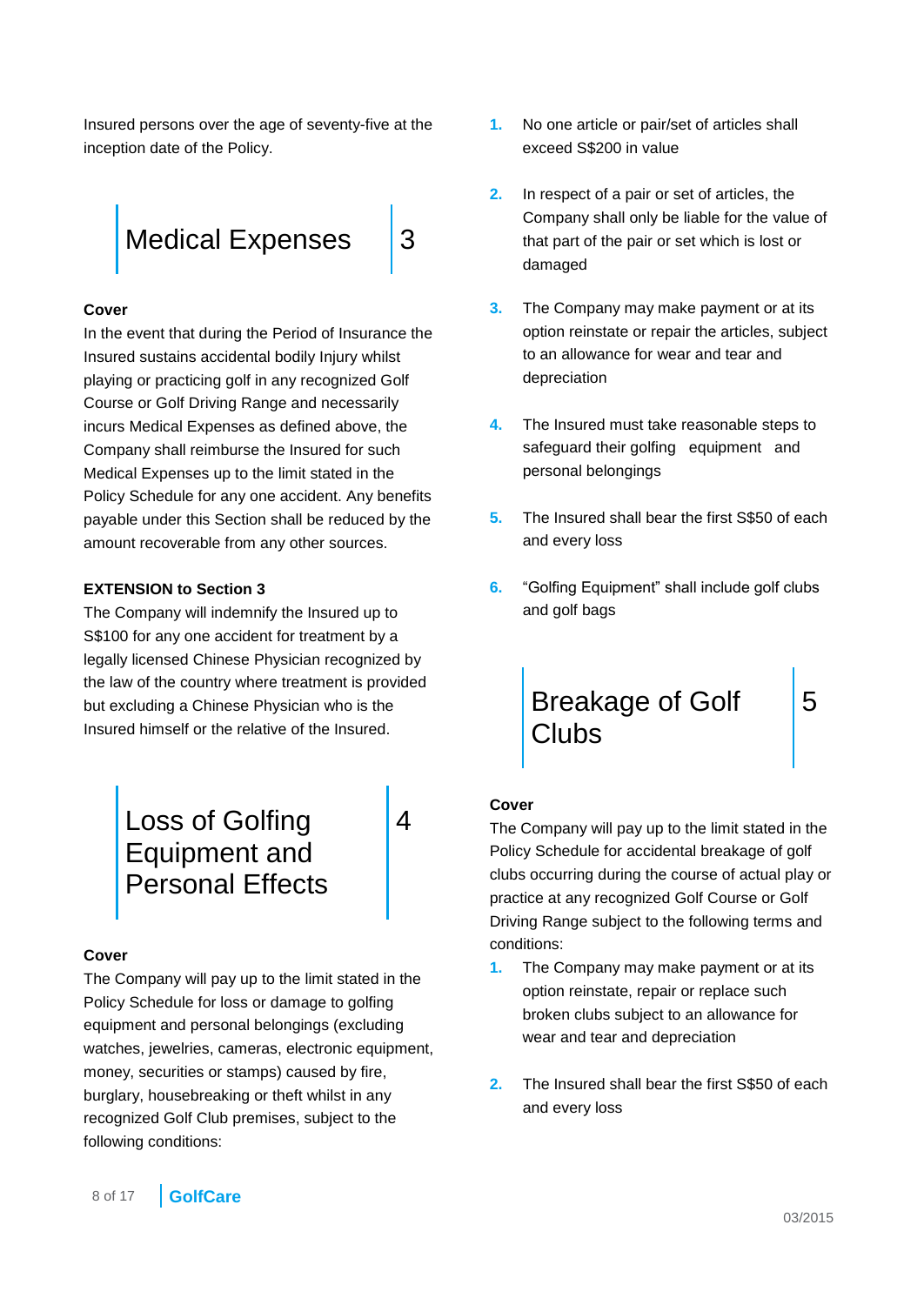# <span id="page-8-0"></span>[Hole-In-One](#page-1-0) [6](#page-1-0)

### **Cover**

In the event of the Insured scoring a hole-in-one during the course of an organized game or tournament or social game at any recognized Golf Course, the Company will pay the sum insured stated in the Policy Schedule. This payment will be increased up to the amount stated in the Policy Schedule if the claim is supported by receipts for food and beverage expenses incurred by the Insured at the Golf Club premises on the same day that the Hole-In-One was scored.

### <span id="page-8-1"></span>[Emergency Medical](#page-1-0)  [Evacuation &](#page-1-0)  **[Repatriation](#page-1-0)** [7](#page-1-0)

### **Cover**

If you sustain an Injury while you are playing or practicing golf at any recognized Golf Course outside of Singapore during the Period of Insurance, we may be contacted at the Liberty Helpline to provide the following assistance and services, subject to the limits stated in the Policy Schedule:

### **1. Emergency Medical Evacuation**

In the event of an Injury which results in a Serious Medical Condition, we will organize and pay for the medically necessary expense of air and/or surface transportation, medical care during transportation, communications and all usual ancillary charges incurred in moving you to the nearest hospital where appropriate medical care is available (and which may not necessarily be in Singapore).

"Serious Medical Condition" means a condition which, in our opinion, constitutes a serious medical emergency requiring urgent remedial treatment to avoid death or serious impairment to your immediate or long-term health prospects. The seriousness of the medical condition will be judged within the context of your geographical location, the nature of the medical emergency and the local availability of appropriate medical care or facility.

### **2. Repatriation**

We will organize and pay for the medically necessary expenses necessarily incurred in returning you to Singapore following an emergency medical evacuation for subsequent in-hospital treatment at a place outside Singapore.

Please note that we reserve the right to decide:

- **a)** whether your Injury is sufficiently serious to warrant emergency medical evacuation; and
- **b)** the place to which you will be evacuated; and
- **c)** the means or method by which such evacuation and/or repatriation will be carried out having regard to all the assessed facts and circumstances which we are aware of at the relevant time

In respect of travel or stay overseas, the maximum period of coverage during such travel or stay is limited to 60 days from the date of departure from Singapore at any one time.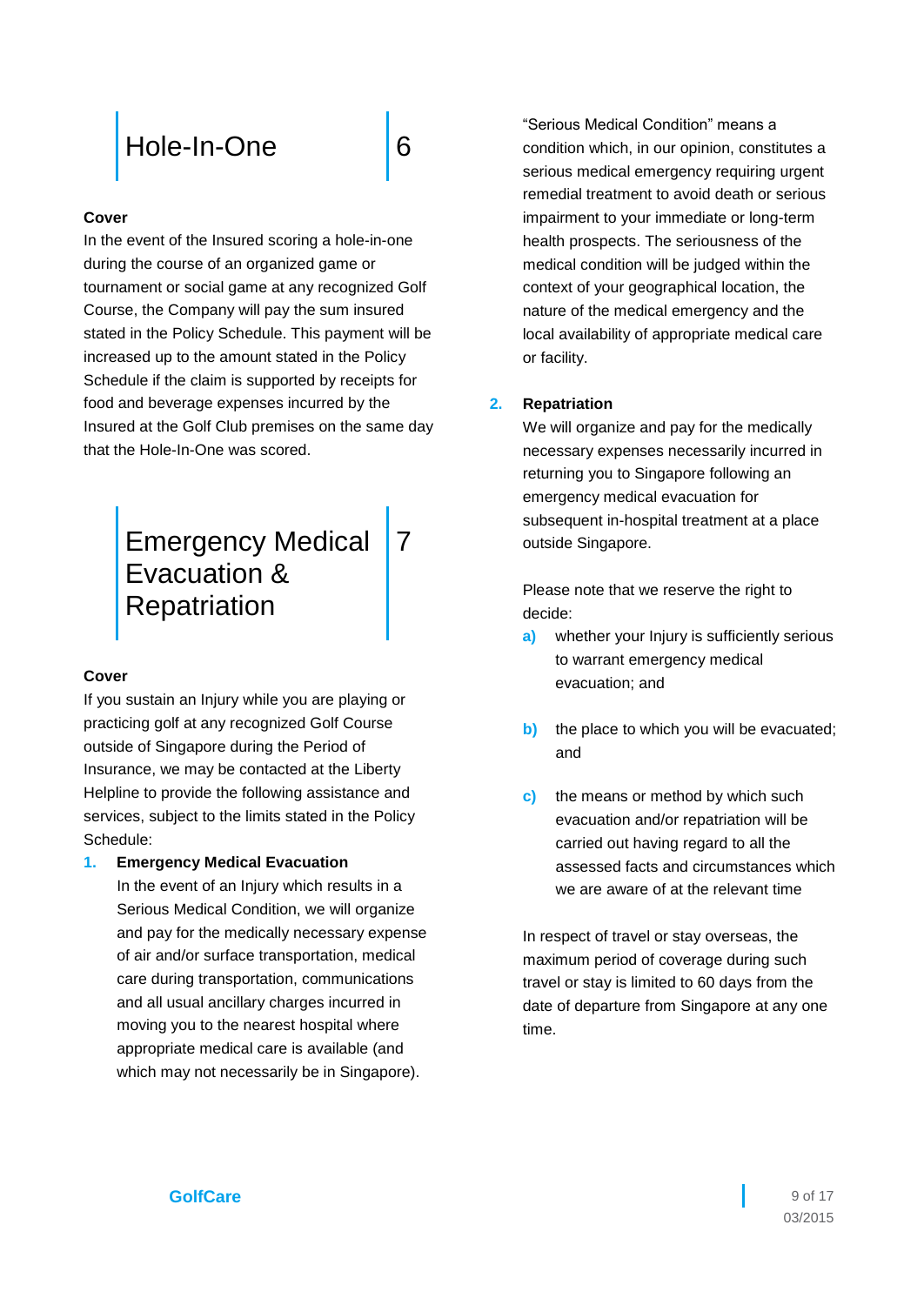### <span id="page-9-0"></span>[Repatriation of](#page-1-0)  [Mortal Remains](#page-1-0)

[8](#page-1-0)

### **Cover**

In the event of your death while overseas within thirty (30) days of an Injury sustained while you are playing or practicing golf in any recognized Golf Course outside of Singapore during the Period of Insurance, we will organize and pay all reasonable and unavoidable expenses for either:

- **1.** transporting your mortal remains from the place of death to Singapore; or
- **2.** the cost of a local burial at the place of death as approved by us

The maximum amount payable for this benefit is specified in the Policy Schedule. In respect of travel or stay overseas, the maximum period of coverage during such travel or stay is limited to 60 days from the date of departure from Singapore at any one time.

<span id="page-9-1"></span>

The following general exclusions apply to all Sections of this Policy:

- **1.** We will not be liable in respect of:
	- **a)** scratching, denting, chipping or defacing
	- **b)** any loss, destruction or damage due to wear, tear, depreciation, the process of washing, cleaning, dyeing, alteration, repairing or restoration of any article, the action of light or atmospheric conditions, rot, mildew, rust, moth, insects vermin or any other gradually operating cause
- **c)** any loss or damage occasioned through the wilful act of the Insured or with the connivance of the Insured
- **d)** delay, confiscation or detention by Custom officials or authorities
- **e)** electrical, electronic or mechanical breakdown or derangement, manufacturers' defects or faulty design
- **f)** consequential loss of any nature
- **g)** loss or damage to property despatched by sea or air under a bill of lading airway bill or similar document
- **h)** breakage of strings in respect of any musical instrument
- **i)** damage to films when in use in a camera or projector
- **j)** breakage of tubes and/or bulbs unless the apparatus is damaged at the same time
- **k)** business or professional use in respect of photographic and sporting equipment and musical instruments
- **l)** any loss, damage or liability directly or indirectly arising as a result of any unexplained loss or mysterious disappearance
- **m)** any loss, damage or liability directly or indirectly arising from false programming, punching, labelling or inserting inadvertent cancelling of information or discarding of date carrying media and loss of information caused by magnetic fields
- **n)** loss or damage directly occasioned by pressure waves caused by aircraft and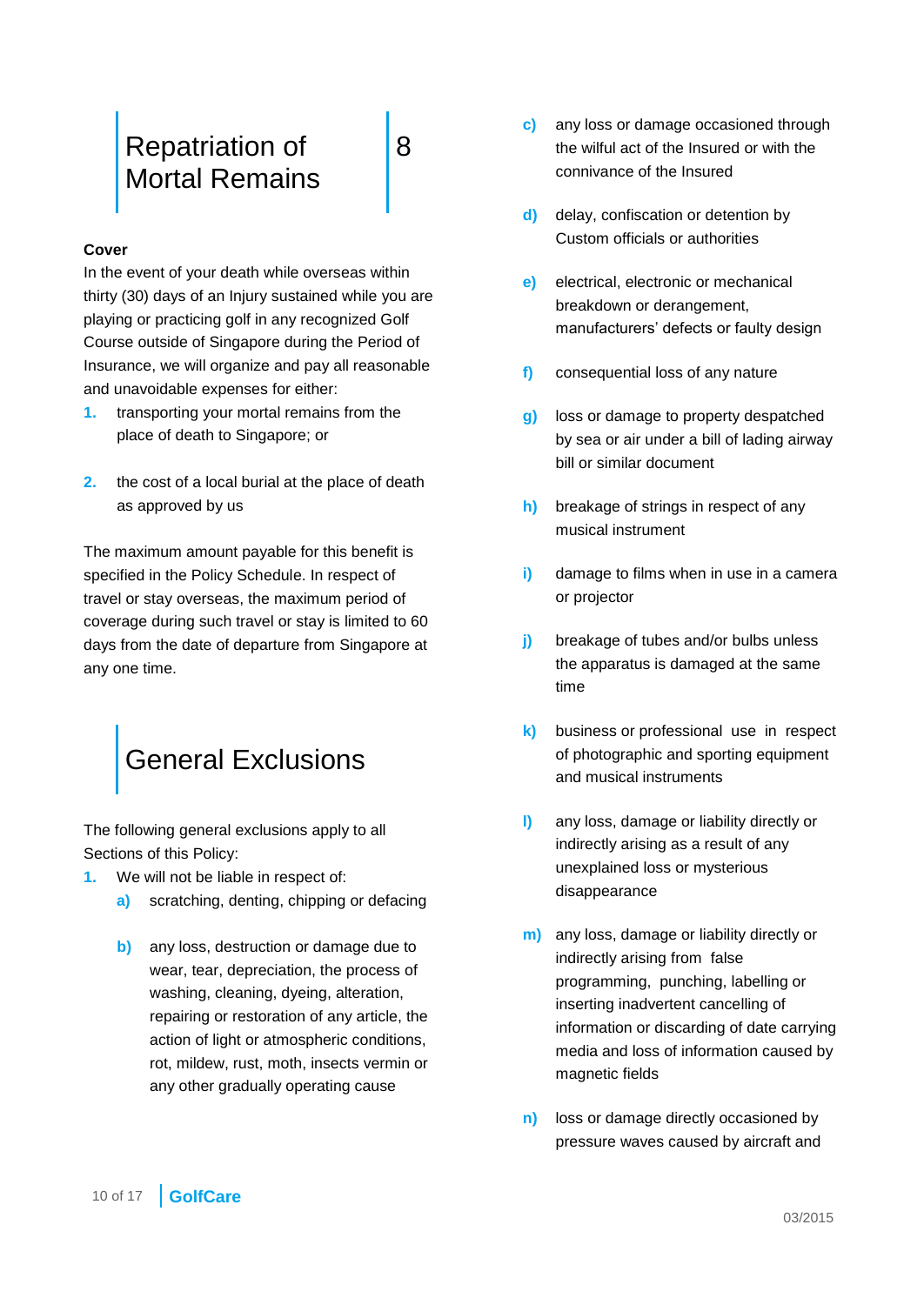aerial devices traveling at sonic or supersonic speeds

- **2.** War and Terrorism Exclusion Notwithstanding any provision to the contrary within this Policy or any endorsement thereto it is agreed that this Policy excludes loss, damage, cost or expense of whatsoever nature directly or indirectly caused by, resulting from or in connection with any of the following regardless of any other cause or event contributing concurrently or in any other sequence to the loss;
	- **a)** War, invasion, acts of foreign enemies, hostilities or warlike operations (whether war be declared or not) civil war, mutiny, rebellion, revolution, insurrection, civil commotion assuming the proportions of or amounting to an uprising, military rising, military or usurped power, martial law, confiscation or nationalization or requisition or destruction of or damage to property by or under the order of any government or public or local authority, or any act of any person or persons acting on behalf of or in connection with any organization the objects of which are to include the overthrowing or influencing of any de jure or de facto government by terrorism or by any violent means; or

### **b)** Any act of terrorism

For the purpose of this endorsement an act of terrorism means an act, including but not limited to the use of force or violence and/or the treat thereof, of any person or group(s) of persons, whether acting alone or on behalf of or in connection with any organization(s) or government(s), committed for political, religious, ideological or similar purposes including the intention to influence any government and/or to put the public, or any section of the public, in fear

This endorsement also excludes loss, damage, cost or expense of whatsoever nature directly or indirectly caused by, resulting from or in connection with any action taken in controling, preventing, suppressing or in any way relating to (a) and/or (b) above.

If the Company alleges that by reason of this exclusion, any loss, damage, cost or expense is not covered by this insurance the burden of proving the contrary shall be upon the Insured.

In this event any portion of this endorsement is found to be invalid or unenforceable, the remainder shall remain in full force and effect.

### **3.** IT Clarification Clause

Property damage covered under this policy shall mean physical damage to the substance of property.

Physical damage to the substance of property shall not include damage to data or software, in particular any detrimental change in data, software or computer programs that is caused by a deletion, a corruption or a deformation of the original structure.

Consequently the following are excluded from this Policy:

- **a)** Loss of or damage to data or software, in particular any detrimental change in data, software or computer programs that is caused by a deletion, a corruption or a deformation of the original structure, and any business interruption losses resulting from such loss or damage. Notwithstanding this exclusion, loss of or damage to data or software which is the direct consequence of insured physical damage to the substance of property shall be covered
- **b)** Loss or damage resulting from impairment in the function, availability, range of use or accessibility of data,

### **GolfCare** 11 of 17

03/2015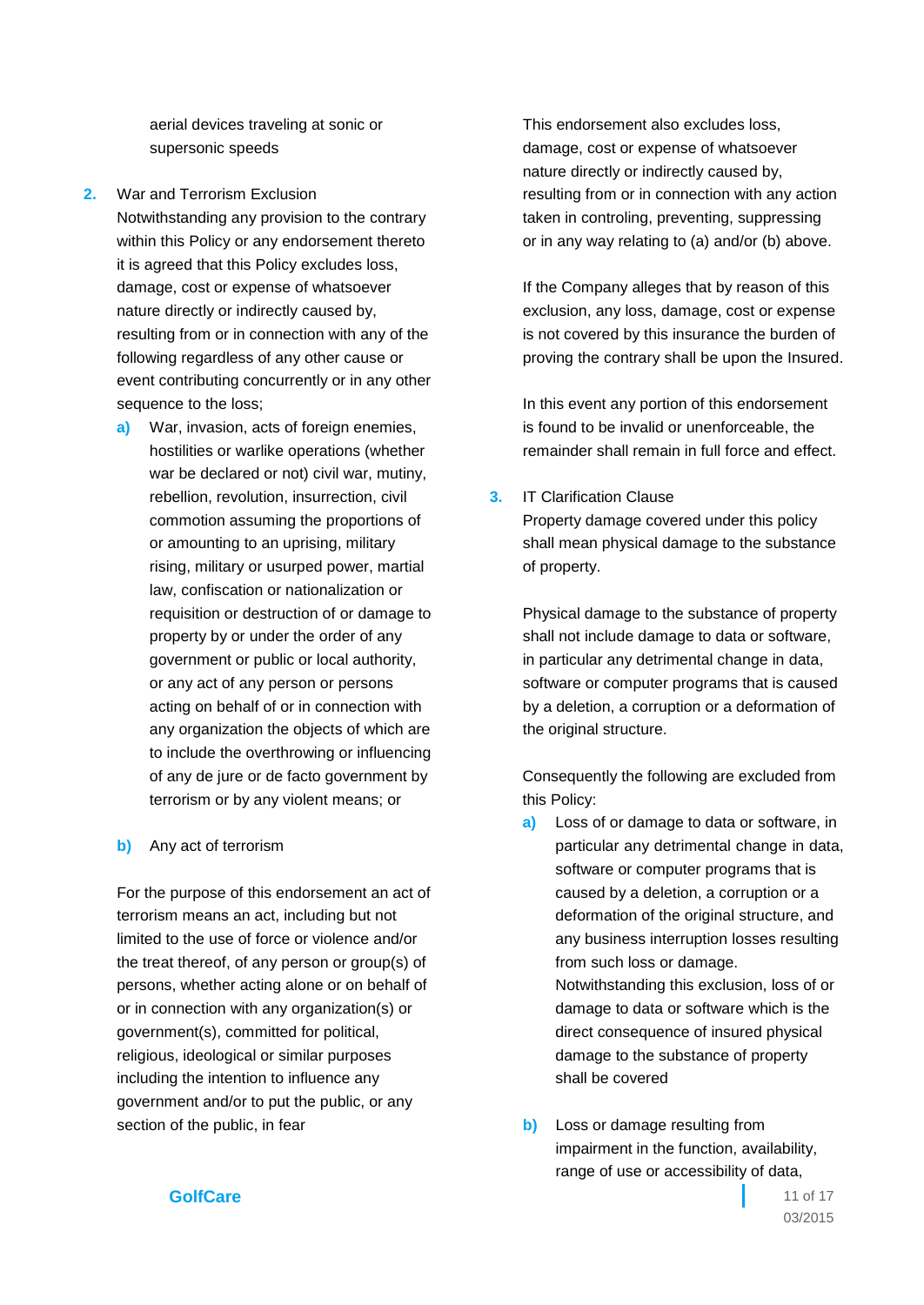software or computer programs, and any business interruption losses resulting from such loss or damage

**4.** Nuclear Energy Exclusion Clause This Policy shall exclude nuclear energy risks.

For all purposes of this Policy, nuclear energy risks shall mean:

- **a)** All Property on the site of a nuclear power station. Nuclear Reactors, reactor buildings and plant and equipment therein on any site other than a nuclear power station
- **b)** All Property on any site (including but not limited to the sites referred to in (a) above used or having been used for:
	- **i)** the generation of nuclear energy or
	- **ii)** the Production, Use or Storage of Nuclear Material
- **c)** Any other Property eligible for insurance by the relevant local Nuclear Insurance Pool and/or Association but only to the extent of the requirements of that local Pool and/or Association
- **d)** The supply of goods and services to any of the sites, described in (a) to (c) above, unless such insurances shall exclude the perils of irradiation and contamination by Nuclear Material

Except as under noted, Nuclear Energy Risks shall not include:

- **1.** Any insurance in respect of the construction or erection or installation or replacement or repair or maintenance or decommissioning of Property as described in (a) to (c) above (including contractors' plant and equipment)
- **2.** Any Machinery Breakdown or other Engineering insurance not coming within the scope of (a) above

Provided always that such insurance shall exclude the perils of irradiation and contamination by Nuclear Material.

However, the above exemption shall not extend to:

- **a)** The provision of any insurance whatsoever in respect of:
	- **i)** Nuclear Material
	- **ii)** any Property in the High Radioactivity Zone or Area of any Nuclear Installation as from the introduction of Nuclear Material or– for reactor installations–as from fuel loading or first criticality where so agreed with the relevant local Nuclear Insurance Pool and/or Association
- **b)** The provision of any insurance for the under noted perils:
	- **i)** fire, lightning, explosion
	- **ii)** earthquake
	- **iii)** aircraft and other aerial devices or articles dropped therefrom
	- **iv)** irradiation and radioactive contamination
	- **v)** any other peril insured by the relevant local Nuclear Insurance Pool and/or Association

In respect of any other Property not specified in (a) above which directly involves the production, use or storage of Nuclear Material as from the introduction of Nuclear Material into such Property.

### **Definitions**

"Nuclear Material" means:

**a)** Nuclear fuel, other than natural uranium and depleted uranium, capable of producing energy by a self- sustaining chain process of nuclear fission outside a Nuclear Reactor, either alone or in combination with some other material; and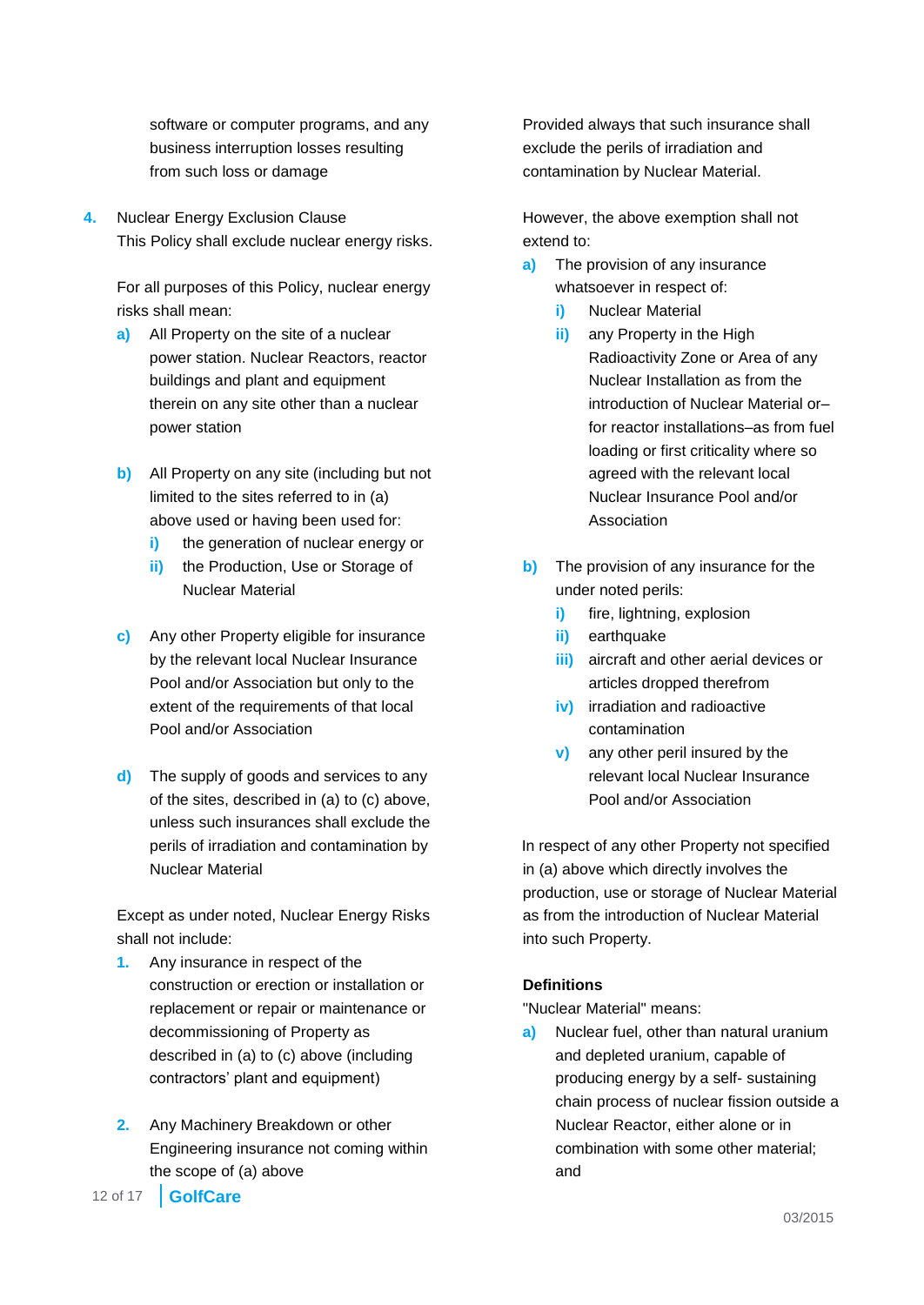#### **b)** Radioactive Products or Waste

"Radioactive Products or Waste" means any radioactive material produced in, or any material made radioactive by exposure to the radiation incidental to the production or utilization of nuclear fuel, but does not include radioisotopes which have reached the final stage of fabrication so as to be usable for any scientific, medical, agricultural, commercial or industrial purpose.

"Nuclear Installation" means:

- **a)** Any Nuclear Reactor
- **b)** Any factory using nuclear fuel for the production of Nuclear Material, or any factory for the processing of Nuclear Material, including any factory for the reprocessing of irradiated nuclear fuel; and
- **c)** Any facility where Nuclear Material is stored, other than storage incidental to the carriage of such material

"Nuclear Reactor" means any structure containing nuclear fuel in such an arrangement that a self-sustaining chain process of nuclear fission can occur therein without an additional source of neutrons.

"Production, Use or Storage of Nuclear Material" means the production, manufacture, enrichment, conditioning, processing, reprocessing, use, storage, handling and disposal of Nuclear Material.

"Property" shall mean all land, buildings, structures, plant, equipment, vehicles, contents (including but not limited to liquids and gases) and all materials of whatever description whether fixed or not.

"High Radioactivity Zone or Area" means:

- **a)** For nuclear power stations and Nuclear Reactors, the vessel or structure which immediately contains the core (including its supports and shrouding) and all the contents thereof, the fuel elements, the control rods and the irradiated fuel store; and
- **b)** For non-reactor Nuclear Installations, any area where the level of radioactivity requires the provision of a biological shield
- **5.** Asbestos Exclusion

It is hereby understood and agreed that this Policy shall not apply to and does not cover any actual or alleged liability whatsoever for any claim or claims in respect of loss or losses directly or indirectly arising out of, resulting from or in consequence of or contributed to or aggravated by asbestos in whatever form or quantity.

**6.** Radioactive Exclusion

This Policy does not cover any loss, damage, cost or expense of whatsoever nature directly or indirectly caused by, resulting from or in connection with any of the following regardless of any other cause or event contributing concurrently or in any other sequence to the loss:

- **a)** ionizing radiations from or contamination by radioactivity from any nuclear fuel or from any nuclear waste or from the combustion of nuclear fuel
- **b)** the radioactive, toxic, explosive or other hazardous or contaminating properties of any nuclear installation, reactor or other nuclear assembly or nuclear component thereof
- **c)** any weapon of war employing atomic or nuclear fission and/or fusion or other like reaction or radioactive force or matter

**GolfCare** 13 of 17

03/2015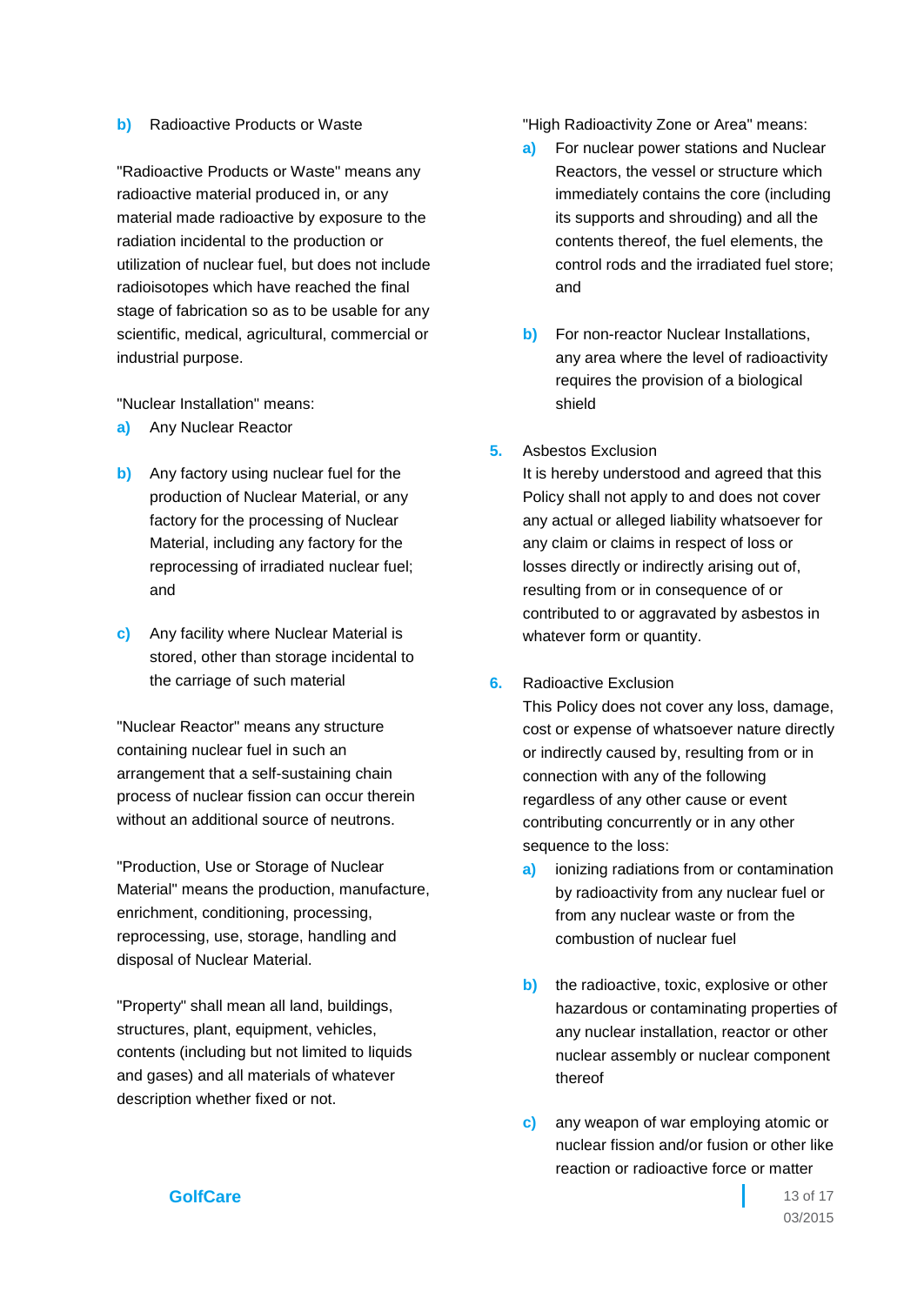- **7.** Seepage and Pollution Exclusion This Policy does not cover any liability in respect of:
	- **a)** personal injury or bodily injury or loss of, damage to, or loss of use of property directly or indirectly caused by seepage, pollution or contamination, provided always that this paragraph shall not apply to liability for personal injury or bodily injury or loss of or physical damage to or destruction of tangible property, or loss of use of such property damaged or destroyed, where such seepage, pollution or contamination is a consequence of an otherwise under this Policy indemnifiable sudden, unintended and unexpected happening
	- **b)** the cost of removing, nullifying or cleaning up seeping, polluting or contaminating substances unless the seepage, pollution or contamination is a consequence of an otherwise under this Policy indemnifiable sudden, unintended or unexpected happening
	- **c)** fines, penalties, punitive or exemplary damages

This clause shall not extend this Policy to cover any liability which would not have been covered under this Policy had this clause not been attached.

# <span id="page-13-0"></span>[General Conditions](#page-1-0)

The following general conditions shall apply to all Sections of this Policy:

### **1. Cancelation**

You may cancel this Policy by giving us notice in writing and will be entitled to a refund of premium (subject to our short period table). We may cancel this Policy by giving you thirty

14 of 17 **GolfCare**

days' notice at your last known address and we shall refund premium paid for the remainder of the current period of insurance.

### **2. Duty of Care**

You are to take all reasonable precautions to prevent loss, damage or accidents including:

- **a)** take reasonable steps to safeguard the insured property from loss or damage
- **b)** compliance with all statutory obligations
- **c)** observance of all rules and regulations at the Golf Course or Golf Driving Range

### **3. Other Insurance**

If at any time of an accident which result in a claim there is any other insurance Policy covering anything insured by this Policy (with the exception of Personal Accident) we will only be liable for that part of loss or damage which is in excess of the amount recoverable/recovered from such other insurance Policies, subject to the limit of liability provided by this Policy.

### **4. Claims Notification**

If loss or damage occurs and or any incident which may result in a claim:

- **a)** notify us immediately and provide full details in writing as soon as possible
- **b)** notify the police as soon as reasonably possible about any theft or attempt thereat, or by malicious persons and cooperate with us in securing the conviction of the offender
- **c)** declare to us particulars of all other insurances, if any
- **d)** without delay procure and act on proper medical or surgical advice. In the event of the death of the insured person notice shall where practicable be given to us before interment or cremation stating the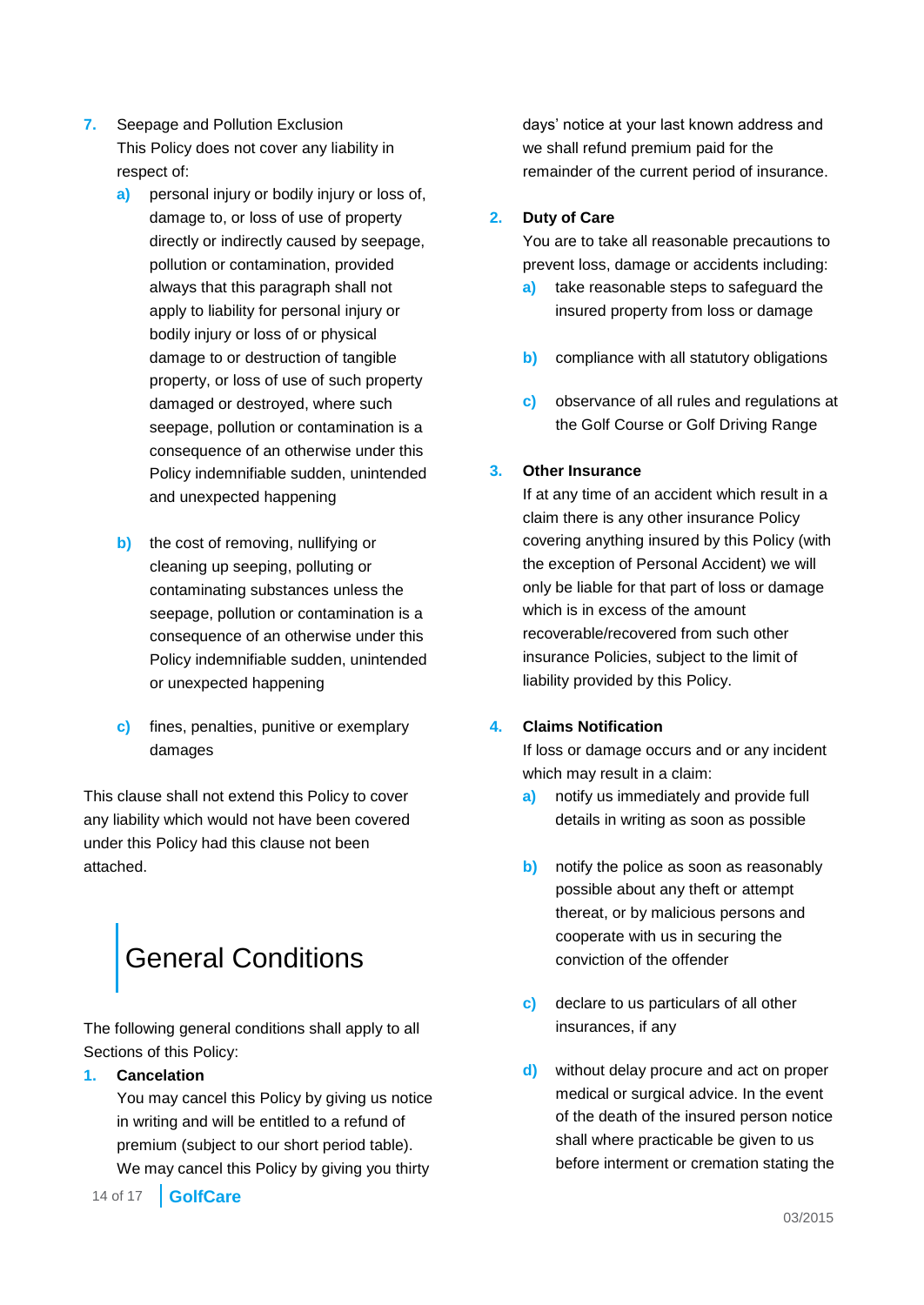time and place of any inquest appointed and we shall be entitled to have a post mortem examination at our expense (applicable to Section 2 only)

**e)** send to us without delay any letter of claim, writ, summons or other legal document served on you

### **5. Voidance of Policy**

This Policy shall be voidable in the event of misrepresentation misdescription or nondisclosure of any material particulars.

### **6. Fraud**

If any claim upon this Policy be in any respect fraudulent or if any fraudulent means or devices be used by you or anyone acting on your behalf to obtain any benefit under this Policy or if any loss or damage be occasioned by the wilful act or with your connivance all benefits under this Policy shall be forfeited.

### **7. Arbitration**

If any difference shall arise as to the amount to be paid under this Policy (liability being otherwise admitted) such difference shall be referred to an arbitrator to be appointed in accordance with the statutory provisions in that behalf for the time being in force. Where any difference is by this condition to be referred to arbitration the making of an award shall be a condition precedent to any right of action against us. Unless any such action or suit be commenced within six months of the making of an award we shall not be liable to make any payment in excess of the amount of the award.

### **8. Rights and Responsibilities**

**a)** Persons seeking the protection of this Policy must not admit, reject or negotiate any claim without our consent. We may take over and conduct in the name of that person, with absolute control, the defence or settlement of that claim

- **b)** We shall be entitled to any property for the loss of which a claim is paid hereunder and you shall execute all such assignments and assurances of such property as may be reasonably required but you shall not be entitled to abandon any property to us
- **c)** We shall be entitled to pay to you the limit of indemnity for any one accident under Section 1 (but deducting therefrom in such case any sum or sums already paid as compensation in respect thereof) or any lesser sum for which the claim or claims arising from such accident can be settled and we shall thereafter be under no further liability in respect of such accident except for the payment of costs and expenses of litigation incurred prior to the date of payment of such limit of indemnity or such less sum
- **d)** If you or any person on your behalf shall not comply with our requirements or shall hinder or obstruct us in the exercise of our powers hereunder all benefit under this Policy shall be forfeited
- **e)** If we elect to reinstate or replace any property you shall at your own expense produce and give to us all such plans documents and other information as we may reasonably require. We shall not be bound to reinstate exactly or completely but only as circumstances permit and in reasonably sufficient manner and shall not in any case be bound to expend more than the sum insured thereon.

If we are unable to reinstate or repair the property because of any municipal or other regulations in force we shall then only be liable to pay such sums as would be requisite to reinstate or repair such property if the same would lawfully be reinstated to its former condition.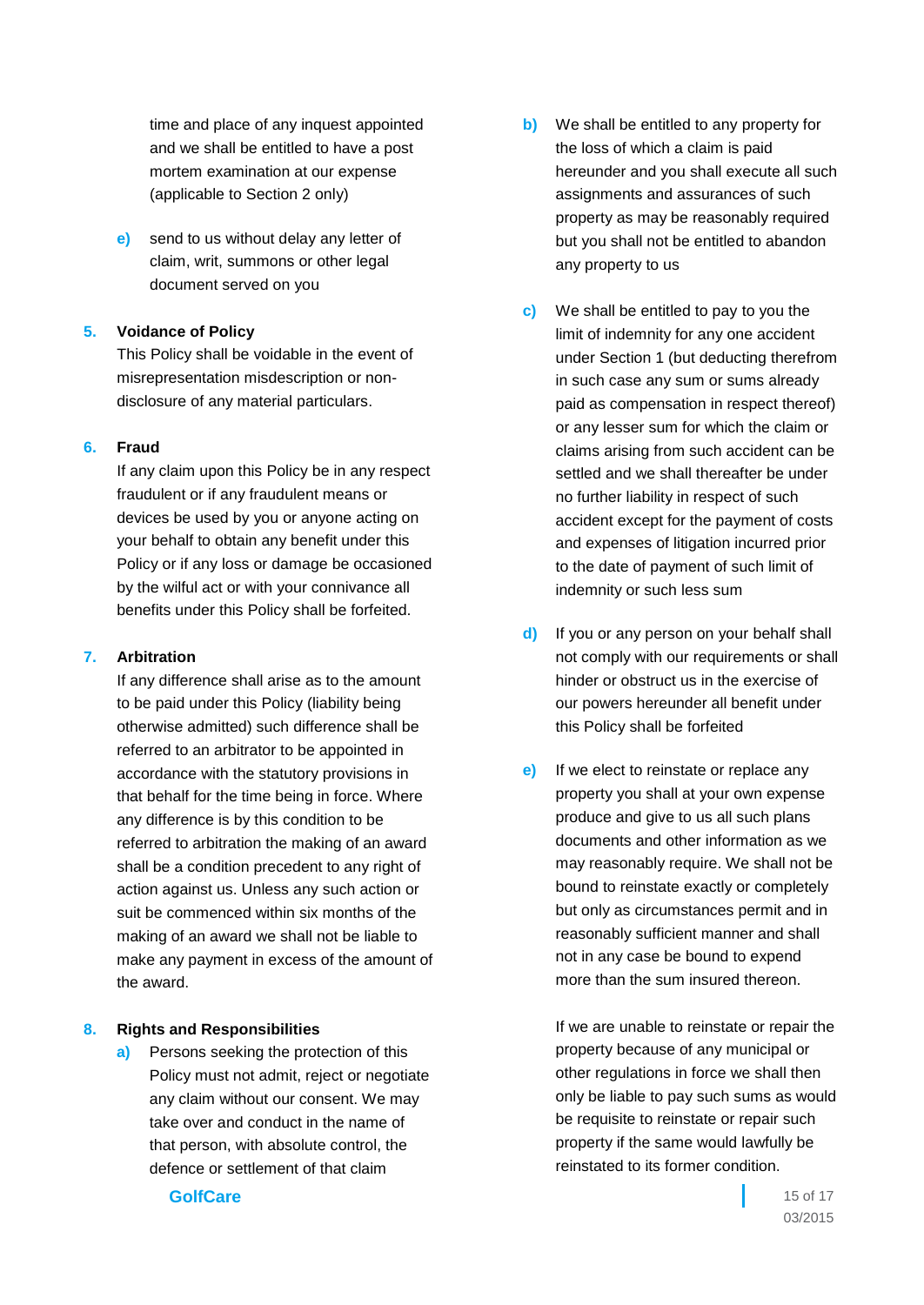**9. Contracts (Rights of Third Parties Act 2001)** A person who is not a party to this Policy contract shall have no right under the Contracts (Rights of Third Parties) Act 2001 to enforce any of its terms.

### **10. Policy Owners' Protection Scheme**

This Policy is protected under the Policy Owners' Protection Scheme which is administered by the Singapore Deposit Insurance Corporation (SIDC). Coverage for your policy is automatic and no further action is required from you. For more information on the types of benefits that are covered under the scheme as well as the limits of coverage where applicable, please contact your insurer or visit the GIA or LIA or SDIC websites [\(www.gia.org.sg](http://www.gia.org.sg/) or [www.lia.org.sg](http://www.lia.org.sg/) or [www.sdic.org.sg\)](http://www.sdic.org.sg/).

### **11. Free Look Provision**

In the event that you are not satisfied with the Policy for any reason and there are no claims on the Policy, it may be returned to us for cancellation with effect from inception, within fourteen (14) working days after receipt of the Policy by you. Any premium billed will be refunded without interest. This right to return policy is applicable only to newly incepted policies.

### **12. Breach of Premium Warranty**

It is a condition precedent that this Policy is issued on the basis that the Insured has never had any insurance (for the risk insured) canceled due solely or in part to a breach of premium payment warranty in the last 12 months.

### **13. Payment Before Cover Warranty**

**a)** Notwithstanding anything herein contained but subject to clauses B and C hereof, it is hereby agreed and declared that the total premium due must be paid and actually received full by the Company (or the intermediary

16 of 17 **GolfCare**

through whom this Policy was effected) on or before the inception date ("the inception date) of the coverage under the Policy, Renewal Certificate, Cover Note or Endorsement

- **b)** In the event that the total premium due is not paid and actually received in full by the Company (or the intermediary through whom this Policy was effected) on or before the inception date referred to above, then the Policy, Renewal Certificate, Cover Note and Endorsement shall not attach and no benefits whatsoever shall be payable by the Company. Any payment received thereafter shall be of no effect whatsoever as cover never attached on the Policy, Renewal Certificate, Cover Note and Endorsement
- **c)** In respect of insurance coverage with "Free Look" provision, the Insured may return the original policy document to the Company or intermediary within the "Free Look" period if the Insured decides to cancel the cover during the "Free Look" period. In such an event, the Insured will receive a full refund of the premium paid to the Company provided that no claim has been made under the insurance."

### **14. Pair and Set**

In the event of accidental loss of or damage to any article forming part of a pair or set, we will not be liable for more than the value of the particular part of parts which may be lost or damaged without reference to any special value which such part or set but in any event not exceeding a proportionate part of the sum insured in respect of the pair or set.

### **15. No Claim Discount**

In the event of no claim being made or arising under this Policy during a Period of Insurance